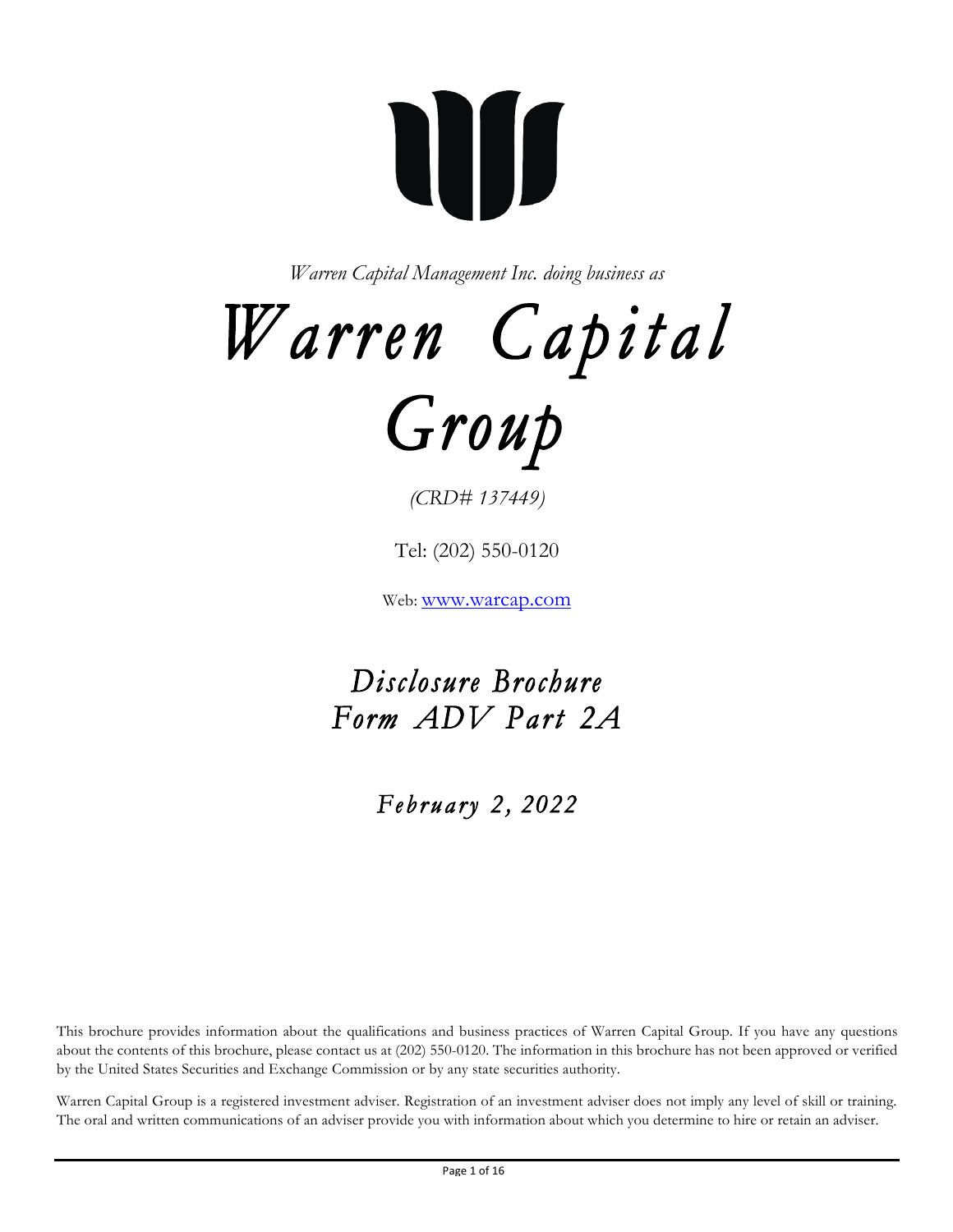# *Item 2 – Material Changes*

Warren Capital Group updated the Advisory Fee Program to the Advisory Fee Program, as well as added Parker Allen as the Chief Compliance officer. We encourage all clients, as always, to thoroughly read this Disclosure Brochure and contact us with any questions. A copy of this brochure may be requested by contacting Parker Allen, Chief Compliance Officer at (803) 730-2169 or via email at parker@warcap.com. We will provide you with a new brochure at any time without charge.

Additional information about our company is also available via the U.S. Securities Exchange Commission's ("SEC") website at www.adviserinfo.sec.gov. The SEC's website also provides information about any persons affiliated with Warren Capital Group who are registered as investment adviser representatives of Warren Capital. Information on our investment adviser representatives who work with your account can be found in our brochure supplements. Warren Capital Group CRD Number 137449.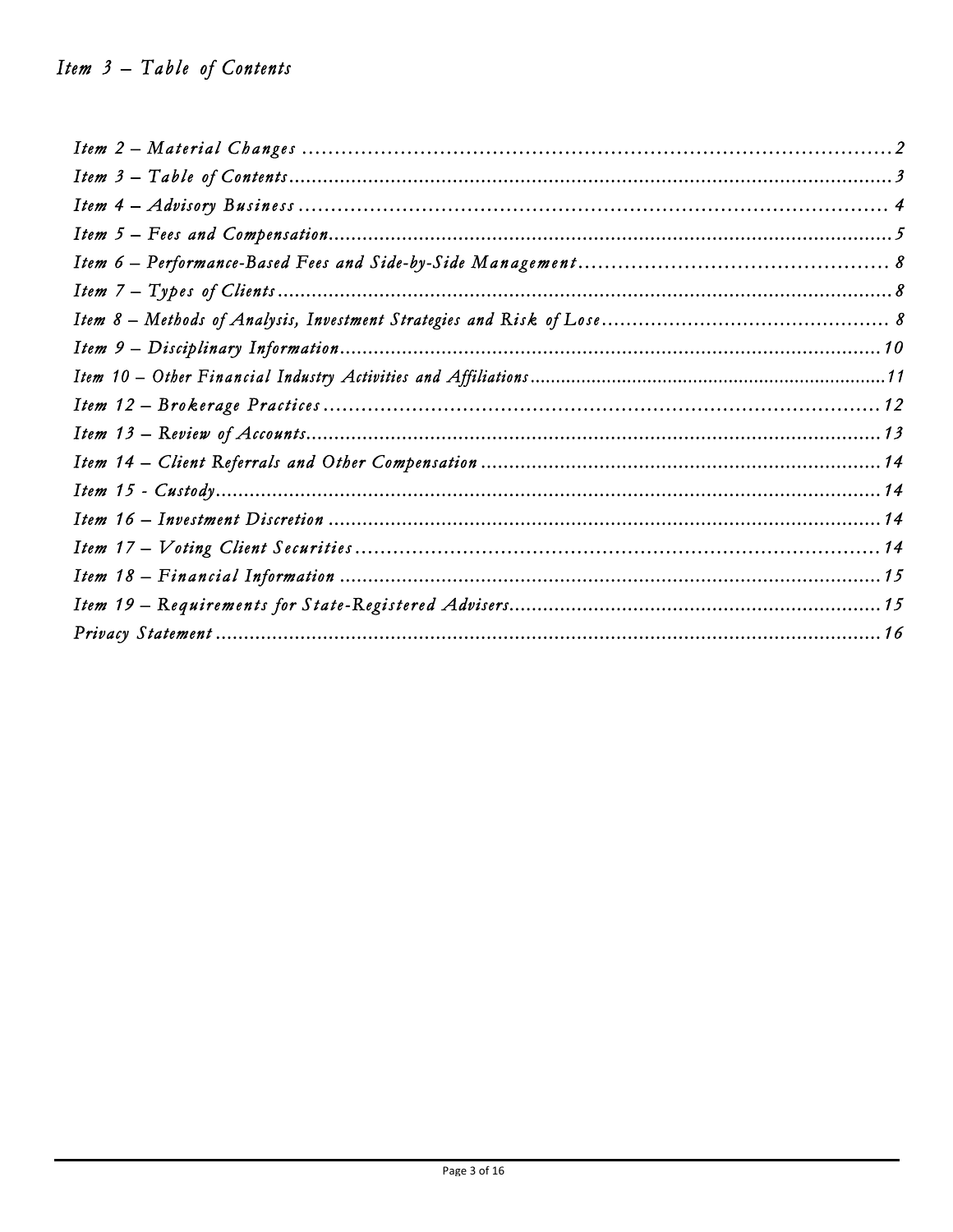# *Item 4 – Advisory Business*

## Company History & Principals

Joseph Warren founded Warren Capital Management, Inc. in 2005 and serves as the Chief Executive Officer and Chief Compliance Officer. The Firm offers asset management services as Warren Capital Group ("Warren Capital" or the "Firm"). Warren Capital is registered as an investment adviser in the states of South Carolina, Virginia and Maryland, and in the District of Columbia.

Prior to forming Warren Capital, Mr. Warren served as Vice President and Associate Branch Manager at Morgan Stanley. Mr. Warren has extensive experience in investment management, private equity, estate planning and mortgages. Mr. Warren holds a Bachelor of Science degree from the College of Charleston and has completed numerous securities exams including the Series 7, 24, 65 and Rule 144. He authors The Capital View, a market commentary on our website www.warcap.com.

#### Advisory Fee Program

Warren Capital serves as a program sponsor and portfolio manager for its own Advisory fee program, the Warren Capital Asset Allocations Advisory Fee Program (the "Advisory Fee Program"). Most clients will participate in the Advisory Fee Program through a separately managed account ("SMA"). Advisory Fee Program clients will pay a single fee which includes investment management and portfolio monitoring as well as custodial and administrative costs incurred within their account(s). An appropriate Advisory fee program brochure has been created and will be presented to the client by the Firm prior to investing in the Program. Warren Capital does not offer asset management services on a non-discretionary basis.

We do offer a "non-Advisory" pricing option, where transaction charges can be unbundled from the advisory and administrative fees. We do not manage Advisory fee accounts differently than we manage non-Advisory accounts.

#### Investment Advisory Services

Our objective is to combine asset management with objective financial advice. Clients come to Warren Capital because of our commitment to their financial independence and security. Our mission is to be the single financial services resource for every client.

Proper diversification is essential when managing investment assets. We allocate to four different asset classes when constructing portfolios including stocks, bonds, real estate, and money market. These asset classes have varying degrees of correlation. Constructing a diversified investment portfolio in this manner attempts to increase performance while decreasing volatility. Although the underlying assets within the models may be the same for all clients, the specific allocation will be tailored to meet your individual needs.

In managing your investment portfolio, we consider your financial situation, risk tolerance, investment horizon, liquidity needs, tax considerations, investment objectives, and any other issues important to your state of affairs. You should notify us promptly if there are any changes in your financial situation or investment objectives.

Restrictions and guidelines imposed by clients affect the composition and performance of portfolios. For this reason, performance of portfolios within the same investment objective may differ.

#### Financial Planning

Warren Capital provides financial planning as part of its services to clients. We will work with a client to help them clearly define reasonable financial goals and then to find an efficient and effective way to attain those goals. An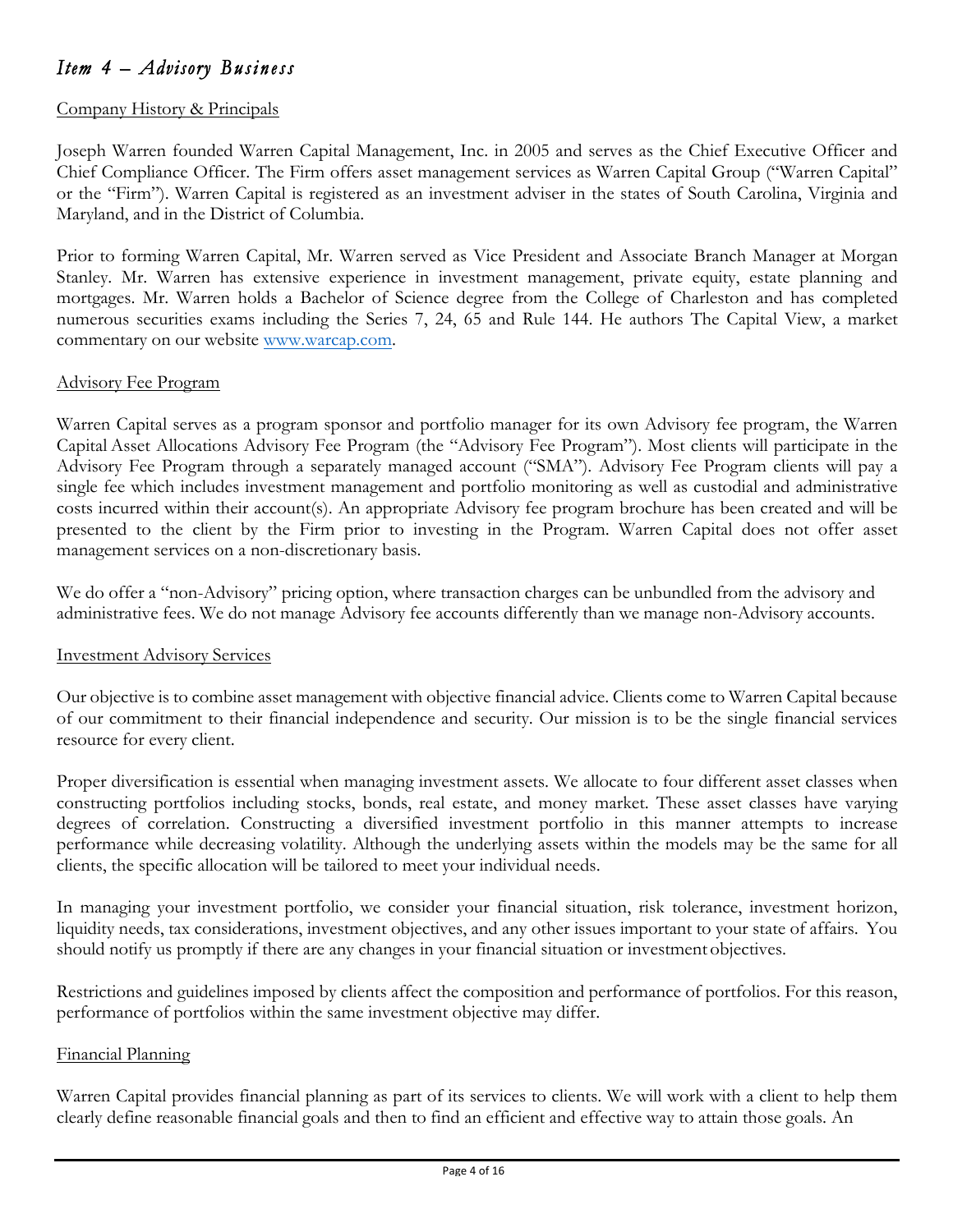assessment of the client's current financial situation with recommendations for the areas of particular concern to the client.

## Advice to Retirement Plans

We offer retirement plan advisory services to defined contribution retirement plans (the "Plans") and to the Plan's named fiduciary (the "Plan Sponsor"). These services are provided on a non-discretionary basis. WCG shall serve as an "Investment Adviser" and a "fiduciary" within the meaning of Section 3(21) of Employee Retirement Income Security Act of 1974 ("ERISA"), as amended, with respect to accounts in the Plan. (Although 3(21) fiduciaries provide advice, they do not take control of plan assets, so the Plan Sponsor retains the final say regarding implementation of the recommended investment options.)

If we are engaged as an Investment Adviser, we will provide recommendations concerning the selection of the investment options for the Plan, as well as the replacement, addition or removal of such options on an ongoing basis. In general, these services may include an existing plan review and analysis, investment performance monitoring, and/or ongoing consulting. In providing these services, we will have the ongoing responsibility to select or make recommendations based upon the needs of the Plan. While the ultimate decision to act on behalf of the Plan shall remain with the Plan Sponsor, we will generally aid with the implementation of our recommendations after approval by the Plan Sponsor.

#### Participant Services

In addition to providing plan-level advisory services, we may offer participant-level education services, assist with participant enrollment meetings and provide investment-related educational seminars to Plan participants on such topics as diversification, risk tolerance and time horizon. Our educational seminars may include other investmentrelated topics specific to the Plan.

We may also provide additional types of retirement plan advisory and consulting services to Plans on an individually negotiated basis. All services, whether discussed above or customized based upon a Plan Sponsor's requirements, shall be detailed in a written agreement and be consistent with the parameters set forth in the Plan documents.

#### Assets Under Management

As of February 2, 2022, Warren Capital Group had \$112,994,855 in assets under management on a discretionary basis and \$2,124,813 on a non-discretionary basis.

# *Item 5 – Fees and Compensation*

## For Investment Advice/Financial Planning/Advisory Fee Program

Warren Capital offers its services on a fee-only basis. Our fee is assessed and collected quarterly, in advance, based upon the market value of the assets in your account(s) on the last day of the previous quarter. Advisory fees charged by Warren Capital are subject to negotiation at the Advisor's discretion. However, the maximum to assessed to a client's account will not exceed 2.50% per year.

Clients who elect to have a financial plan prepared by Warren Capital will not be charged an additional fee as this service. Broker-dealers and other financial institutions that hold client accounts are referred to as custodians (hereinafter, the "Custodian"). Your Custodian determines the values of the assets in your account. Fees for the initial quarter are based on the value of your cash and securities on the date the Custodian receives them and are pro-rated based upon the number of calendar days in the calendar quarter that our agreement becomes effective.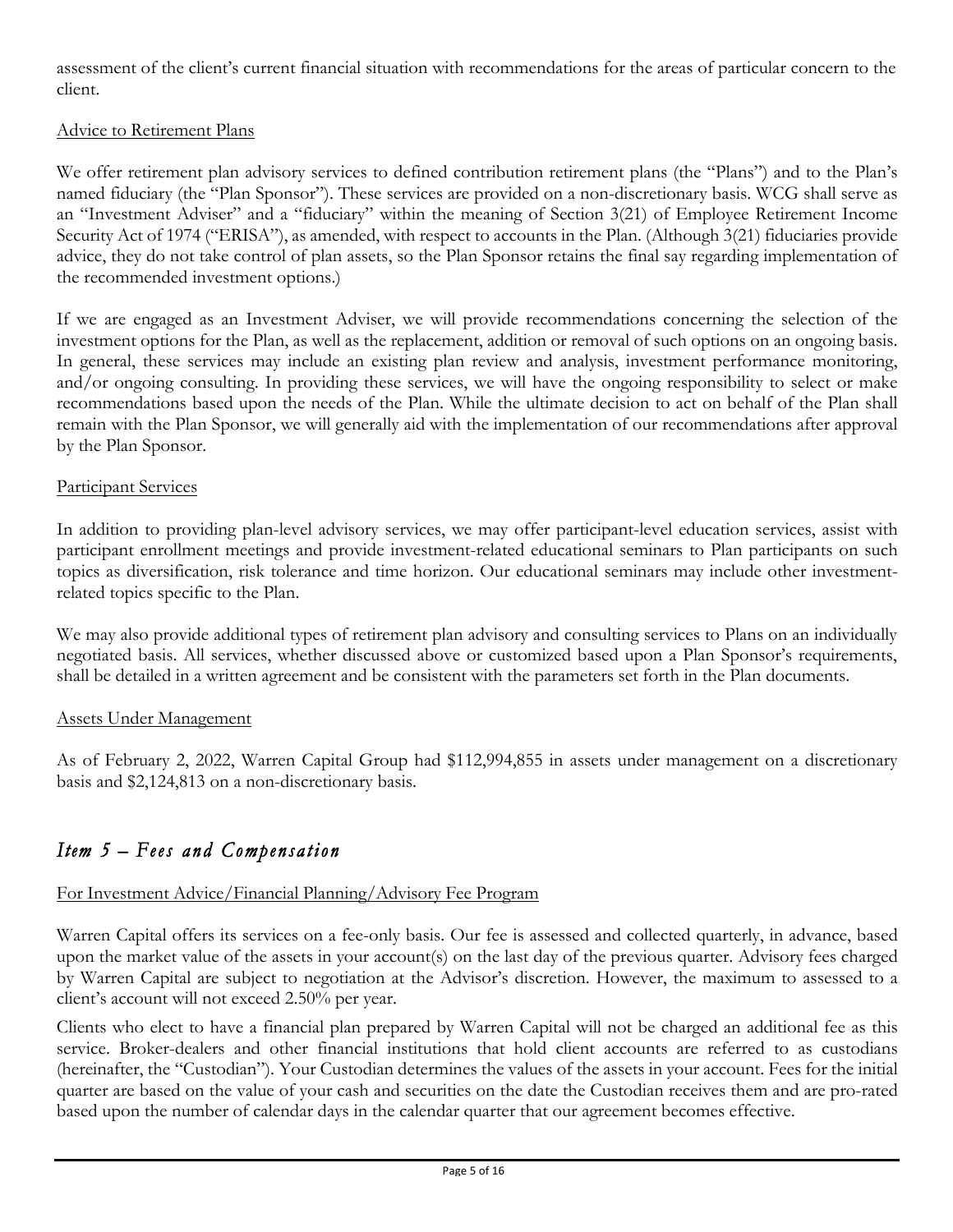Clients using the Advisory fee program can refer to the Warren Capital Asset Allocation Advisory Fee Disclosure Brochure for detailed information about the Advisory Fee Program. All fees are negotiable at our sole discretion. Warren Capital may offer discounted rates to its employees and their families as well as to institutional or high-networth clients with substantial account balances.

In the event that new funds or securities greater than \$50,000 in value are delivered within a quarter in an Account already under the services and terms of this Agreement during a quarter, a pro rata fee for the remaining days of the quarter will be calculated based on the value as indicated by custodian the day the assets are received into the Account. This fee will be deducted from the Account upon the receipt of the new funds or securities and calculation of the pro rata fee. In the event of a partial withdrawal of funds or securities greater than \$50,000 in value within a quarter or termination, Client will be entitled to a pro-rata refund of any pre-paid quarterly fee based upon the number of days following withdrawal. Such fees will be refunded to the Account where such fees were debited.

Advisory fees are paid in advance of receiving our services. Should either one of us terminate the advisory agreement we have entered into before the end of a billing period, any unearned fees that were deducted from your account will be returned to you. The amount refunded to you is calculated by dividing the most recent advisory fee you paid by the total number of days in the quarter. This daily fee is then multiplied by the number of calendar days in the quarter that our agreement was in effect. This amount, which equals the amount we earned for the partial quarter, is subtracted from the total fee you paid in advance. The remaining balance is then refunded to you.

## Performance Fees for Separately Managed Accounts

The annual performance fee for separately managed accounts ("SMAs") is collected annually. A performance fee is a payment made to an investment adviser for generating positive returns. The performance fee is generally calculated as a percentage of investment profits, both realized and unrealized. For those clients who meet the definition of a "Qualified Client", the adviser will charge a performance fee in addition to the management fee. Please note that Warren Capital does not require all SMA clients to pay a performance fee.

The performance fee a client pays is set forth in the Agreement executed between the Firm and the client. Performance fees are negotiable and based on several factors, including size, complexity and composition of the services to be provided. While fees are negotiable based upon these factors, Warren Capital's performance fee will not exceed 20% per annum for SMAs. It should be noted that Qualified Clients who do not negotiate a lower fee could pay significantly higher fees than unaccredited investors, if the adviser's strategy is profitable and a performance fee is charged.

The performance fee for SMAs is calculated by comparing the lifetime "high-water mark" (adjusted for additions and withdrawals) with the separate account balance at the end of each year, after reducing the year-end balance by that month's management fee. A high-water mark is the highest peak in value that an investment account has reached. A high-water mark ensures the Firm does not get paid large sums for poor performance. If the client's account loses money year over year, the Firm must get the account balance back above the high-water mark to earn the performance fee.If the year-end balance, after management fees, exceeds the lifetime high-water mark (adjusted for additions and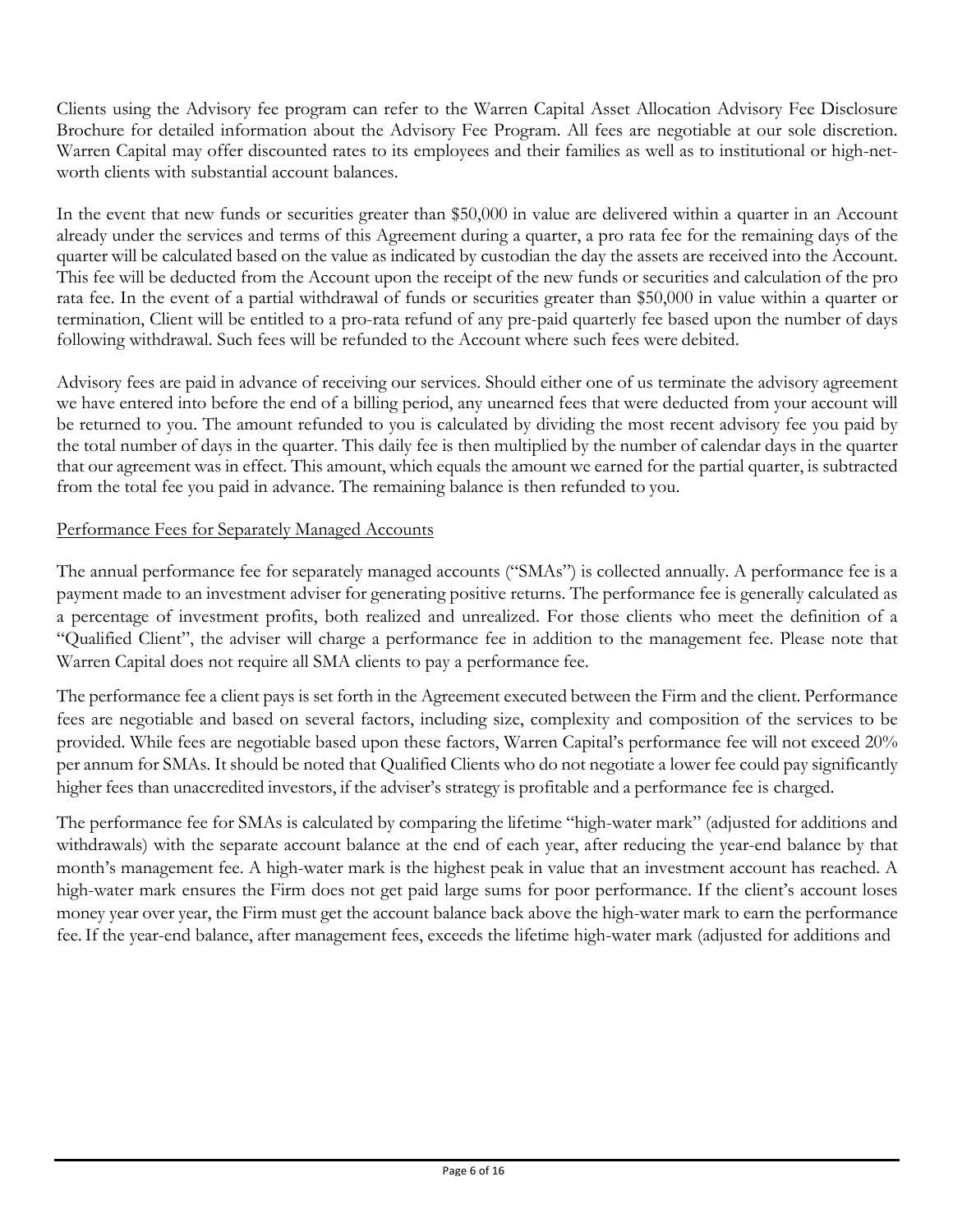withdrawals), the difference between the year-end balance after management fees and the lifetime high-water mark is multiplied by the performance fee percentage. The resulting figure is the performance fee owed WarrenCapital.

If the client permits, fees are debited automatically by the custodian from one or more of the client's account(s) being managed by Warren Capital. Capital will send a billing invoice to the client and the custodian simultaneously. The client bears responsibility for verifying the accuracy of our fee calculations.

## Fees for Retirement Plan Services

For participant directed retirement plans, we bill fees for consulting advice as a percentage of assets under advisement. The percentage of assets under advisement fee is used exclusively for consulting services to 401(k), 403(b), 457(b), and Money Purchase retirement plans. It is generally .25% to 1.00% per annum and is payable quarterly. Fees are paid in advance, or arrears – depending on the record keeper. Minimum fees may also apply. For fees paid in advance, WCG will refund any unearned fees upon a 30-day written notice of the termination of services.

Fees are paid in advance, or arrears – depending on the record keeper. For fees paid in advance, WCG will refund any unearned fees upon a 30-day written notice of the termination of services. All fees may be negotiable in certain circumstances. All fee arrangements are detailed in the client's consulting agreement.

## Fee Billing through Your Custodian

Client acknowledges that Adviser sends the custodian a bill showing the amount of the fee, the value of client's assets on which the fee was based, and the specific manner in which the fee was calculated. The custodian of the account is advised in writing of the limitation of Adviser's access to the account. Client custodians will send Client at least a quarterly statement showing all amounts paid from a Client's Account(s), including all management fees paid through the custodian to Adviser. It is Client's responsibility, not the custodian's, to verify the accuracy of the billing amount. Adviser does not hold customer funds or securities.

You must authorize us to have the Custodian pay us directly by charging your account. This authorization must be provided in writing. Your Custodian provides you with statements that show the amount paid directly to us. You should review your Custodian's statement and verify the calculation of our fees. Your Custodian does not verify the accuracy of fee calculations.

#### Additional Fees

In addition to our advisory fee, you may be required to pay other charges such as custodial fees, record keeper service fees, brokerage commissions, transaction fees, internal fees and expenses charged by mutual funds or exchange traded funds ("ETFs"), and other fees and taxes on brokerage accounts and securities transactions. Mutual fund, ETFs, and money market management fees are not included in this fee. Ancillary charges such as margin interest or Account fees such as transfer costs or wire costs are not included in this fee. None of these fees are paid to or are shared with us.

Mutual fund companies, ETFs, and variable annuity issuers charge internal fees and expenses for their products. These fees and expenses are in addition to any advisory fees charged by us. Complete details of these internal fees and expenses are explained in the prospectuses for each investment. You are strongly encouraged to read these explanations before investing any money. You may ask us any questions you have about fees and expenses.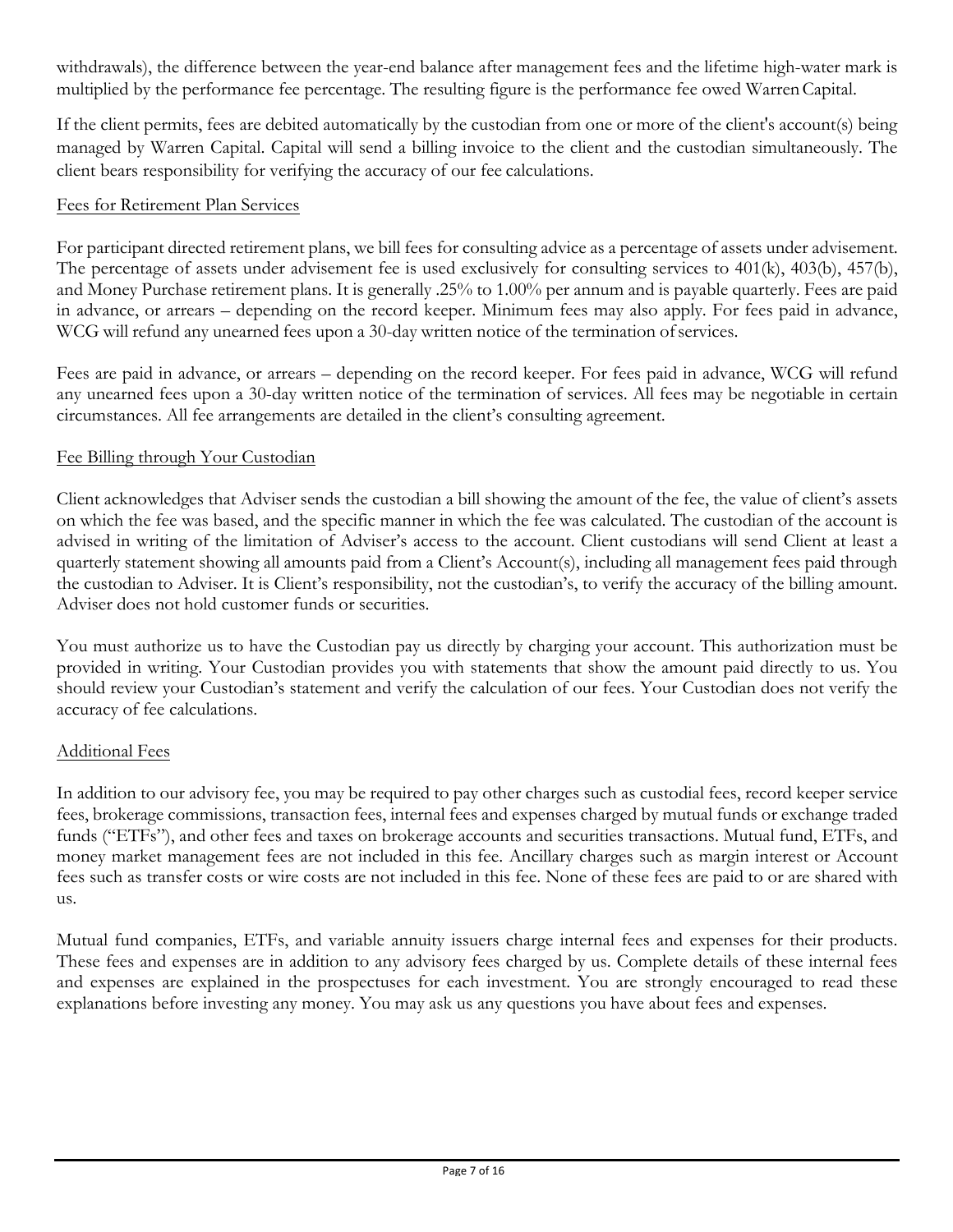# *Item 6 – Performance-Based Fees and Side- b y-Side Management*

Performance-based fees are designed to give a portion of the returns of an investment to the investment adviser as a reward for positive performance. The fee is generally a percentage of the profits made on the investments. Warren Capital charges performance-based fees for accredited investors only. A description of how performance fee billing is implemented is described above under Item 5.

# *Item 7 – Types of Clients*

Warren Capital provides advisory services primarily to individuals and high net worth individuals, including their trusts, estates and retirement accounts. We also provide services to corporations or business entities including their pension and profit-sharing plans.

# *Item 8 – Methods of Analysis, Investment Strategies and Risk of Lose*

## Methods of Analysis

We select specific investments for your portfolios through the use of fundamental and cyclical analysis.

Fundamental analysis is a method of evaluating a company that has issued a security by attempting to measure the value of its underlying assets. It entails studying overall economic and industry conditions as well as the financial condition and the quality of the company's management. Earnings, expenses, assets, and liabilities are all important in determining the value of a company. The value is then compared to the current price of the issuing company's security to determine whether to purchase, sell or hold the security.

Cyclical analysis is a form of fundamental analysis that involves the process of making investment decisions based on the different stages of an industry at a given point in time.

#### Investment Strategies

Our investment strategies may include long-term and short-term purchases and sales, and the use of options, margin, and short sales. You may place reasonable restrictions on the strategies to be employed in your portfolio and the types of investments to be held in your portfolio.

#### Risk of Loss

Clients should be prepared to bear the risk of lass. All investments are subject to loss, including (among other things) loss of principal, a reduction in earnings (including interest, dividends, and other distributions), and the loss of future earnings. Although we manage your accounts in a manner consistent with your risk tolerances, we cannot guarantee that our efforts will be successful.

All investment strategies inherently expose our clients to various types and varying degrees of risk. Below, we discuss those risks in greater detail:

• **Political Risks.** Most investments have a global component, even domestic stocks. Political events anywhere in the world may have unforeseen consequences to markets around the world.

• **General Market Risks.** Markets can, as a whole, go up or down after various news releases or for no understandable reason at all. This sometimes means that the price of specific securities could go up or down without real reason, and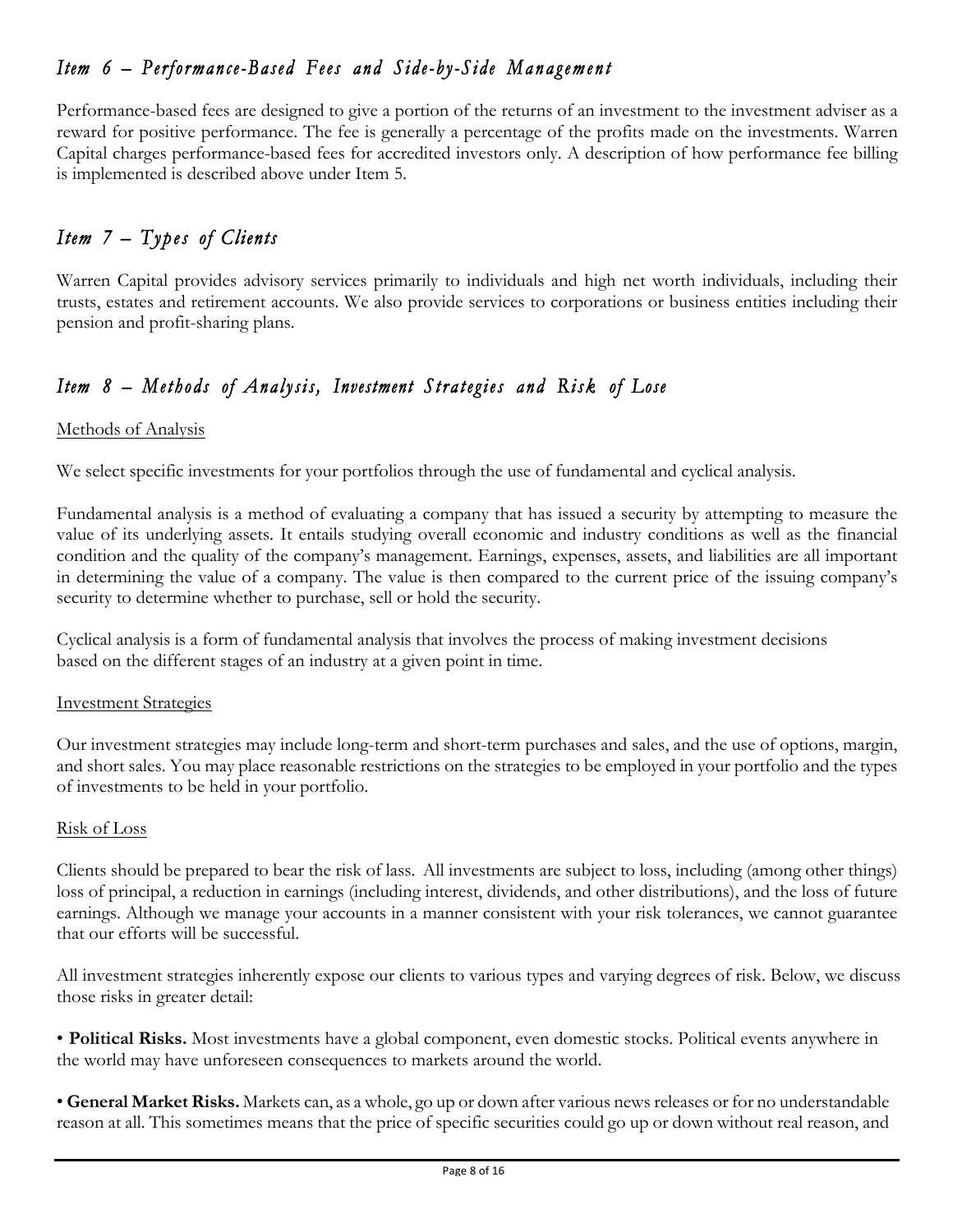may take some time to recover any lost value. Adding additional securities does not help to minimize this risk since all securities may be affected by market fluctuations.

• **Currency Risk.** Overseas investments are subject to fluctuations in the value of the dollar against the currency of the investment's originating country. This is also referred to as exchange rate risk.

• **Derivatives Risk.** Investments in futures and options are considered "derivative" investments. A small investment in derivatives could have a potentially large impact on performance. The use of derivatives involves risks different from or possibly greater than the risks associated with investing directly in the underlying assets. Derivatives can be highly volatile, illiquid and difficult to value. There is the risk that the hedging technique will fail if changes in the value of a derivative held do not correlate with the portfolio securities being hedged.

• **Regulatory Risk.** Changes in laws and regulations from any government can change the value of a given company and its accompanying securities. Certain industries are more susceptible to government regulation. Changes in zoning, tax structure or laws impact the return on these investments.

• **Risks Related to Investment Term.** If a client requires a liquidation of their portfolio during a period in which the price of the security is low, the client may not realize as much value as they might have had the investment had the opportunity to regain its value, as investments frequently do, or had it been able to be reinvested in another security.

• **Purchasing Power Risk.** Purchasing power risk is the risk that an investment's value will decline as the price of goods rises (inflation). The investment's value itself does not decline, but its relative value does. Inflation can happen for a variety of complex reasons, including a growing economy and a rising money supply.

• **Business Risk.** Many investments, including many Index Funds and Target-Date Funds, contain interests in operating businesses. Business risks are risks are associated with a particular industry or a particular company within an industry. For example, oil-drilling companies depend on finding oil and then refining it, a lengthy process, before they can generate a profit. They carry a higher risk of profitability than an electric company, which generates its income from a steady stream of customers who buy electricity no matter what the economic environment is like.

• **Liquidity Risk.** Liquidity is the ability to readily convert an investment into cash. For example, Treasury Bills are highly liquid, while real estate properties are not. Some securities are highly liquid while others are highly illiquid. Illiquid investments carry more risk because it can be difficult to sell them.

• **Financial Risk.** Many investments, including many Index Funds and Target-Date Funds, contain interests in operating businesses. Excessive borrowing to finance a business' operations decreases the risk of profitability, because the company must meet the terms of its obligations in good times and bad. During periods of financial stress, the inability to meet loan obligations may result in bankruptcy and/or a declining market value.

• **Default Risk.** This risk pertains to the ability of a company to service their debt. Ratings provided by several rating services help to identify those companies with more risk. Obligations of the U.S. government are said to be free of default risk.

• **Management Risk.** Investments may vary with the success and failure of investment strategies selected and implemented by the management of this Firm. If investment strategies do not produce the expected returns, the value of investments may decrease.

• **Short Selling Risks.** Short selling is the sale of a security that is not owned by the seller or that the seller has borrowed in the hope that the price will go down. Short selling involves significant costs, in addition to the usual trading commissions that have to be paid on stock transactions. When you short sell, your losses can be infinite.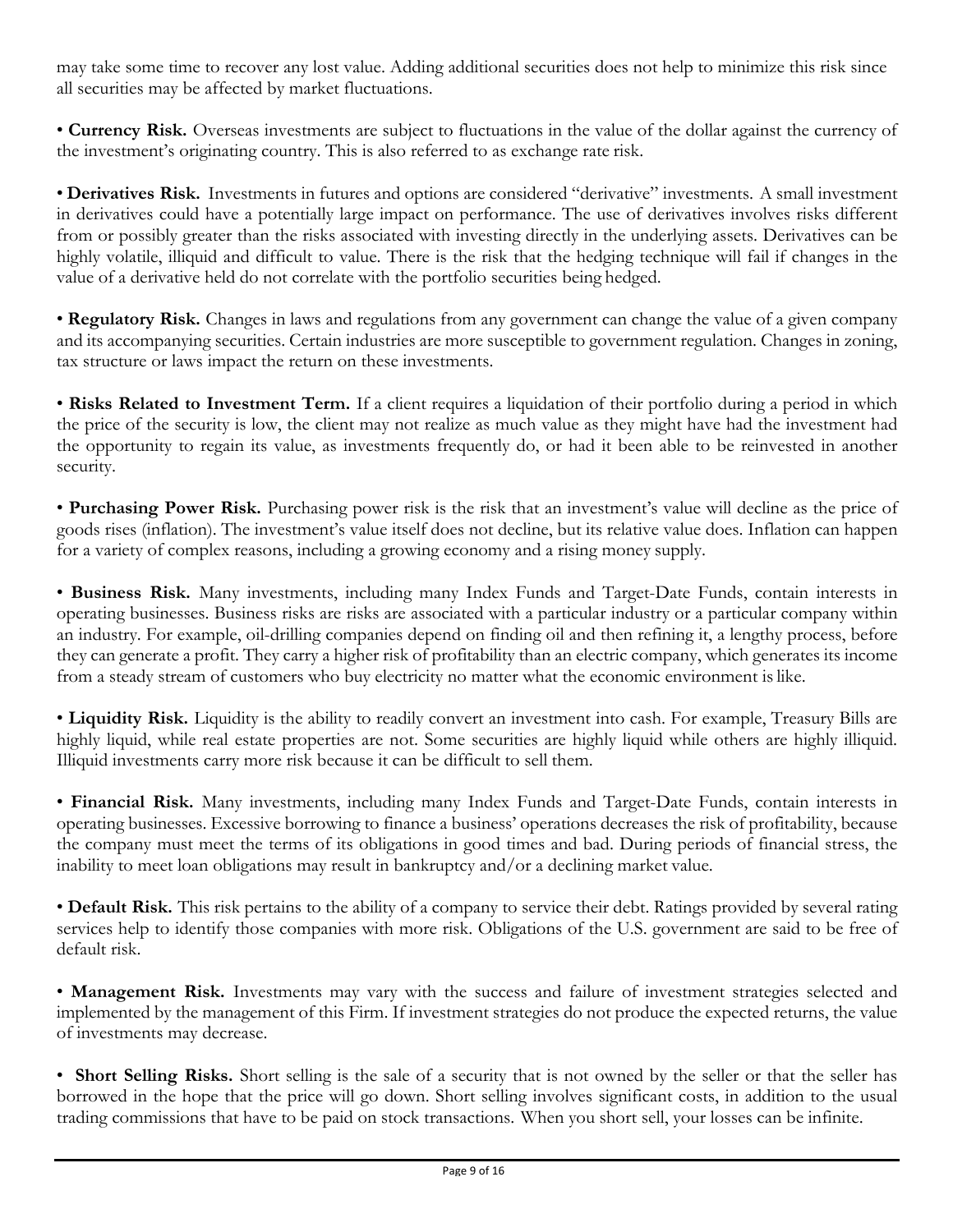Frequent trading can affect investment performance, particularly through increased brokerage and other transaction costs and taxes.

• **Margin Risk.** Buying on margin refers to the initial or down payment made to a broker for the asset being purchased. The collateral for the funds being borrowed is the marginable securities in an investor's account. In a cash account, your risk is limited to the amount of money that you have invested. In a margin account, your risk includes the amount of money invested plus the amount that has been loaned to you. Margin accounts have a fairly high rate of interest.

• **Risk Associated with Options.** Options carry no guarantees, and there is a possibility of losing the entire principal invested, and sometimes more. As an options holder, clients risk the entire amount of the premium paid. Options writers may face unlimited potential loss, for example, with an uncovered call, since there is no cap on how high a stock price can rise. Options on securities may also be subject to greater fluctuations in value than an investment in the underlying securities. Purchasing and writing put and call options are highly specialized activities and entail greater than ordinary investment risks.

• **Risks Associated with Private Placement Offerings.** Because private placement offerings are exempt from registration requirements at both the state and federal level, no regulator has reviewed the offerings to make sure the risks associated with the investment and all material facts about the entity raising money are adequately disclosed. Securities offered through private placements are generally illiquid, meaning there are limited opportunities to resell the security.

• **Risks Associated with Alternative Investments.** Alternative investment products, including real estate investments, notes & debentures, hedge funds and private equity involve a high degree of risk, often engage in leveraging and other speculative investment practices that may increase the risk of investment loss, can be highly illiquid, are not required to provide periodic pricing or valuation information to investors, may involve complex tax structures and delays in distributing important tax information, are not subject to the same regulatory requirements as mutual funds, often charge high fees which may offset any trading profits, and, in many cases, the underlying investments are not transparent and are known only to the investment manager. Alternative investment performance can be volatile. An investor could lose all or a substantial amount of the investment. Often, alternative investment funds and account managers have total trading authority over their funds or accounts; the use of a single adviser applying generally similar trading programs could mean lack of diversification and, consequently, higher risk. There is often no secondary market for an investor's interest in alternative investments, and none is expected to develop. There may be restrictions on transferring interests in any alternative investment. Alternative investment products often execute a substantial portion of their trades on non-U.S. exchanges. Investing in foreign markets may entail risks that differ from those associated with investments in U.S. markets. Additionally, alternative investments often entail commodity trading, which involves substantial risk of loss.

# *Item 9 – Disciplinary Information*

Warren Capital and its investment advisory representatives have not been the subject of any legal or disciplinary events that would be material to your evaluation of our business or the integrity of our management.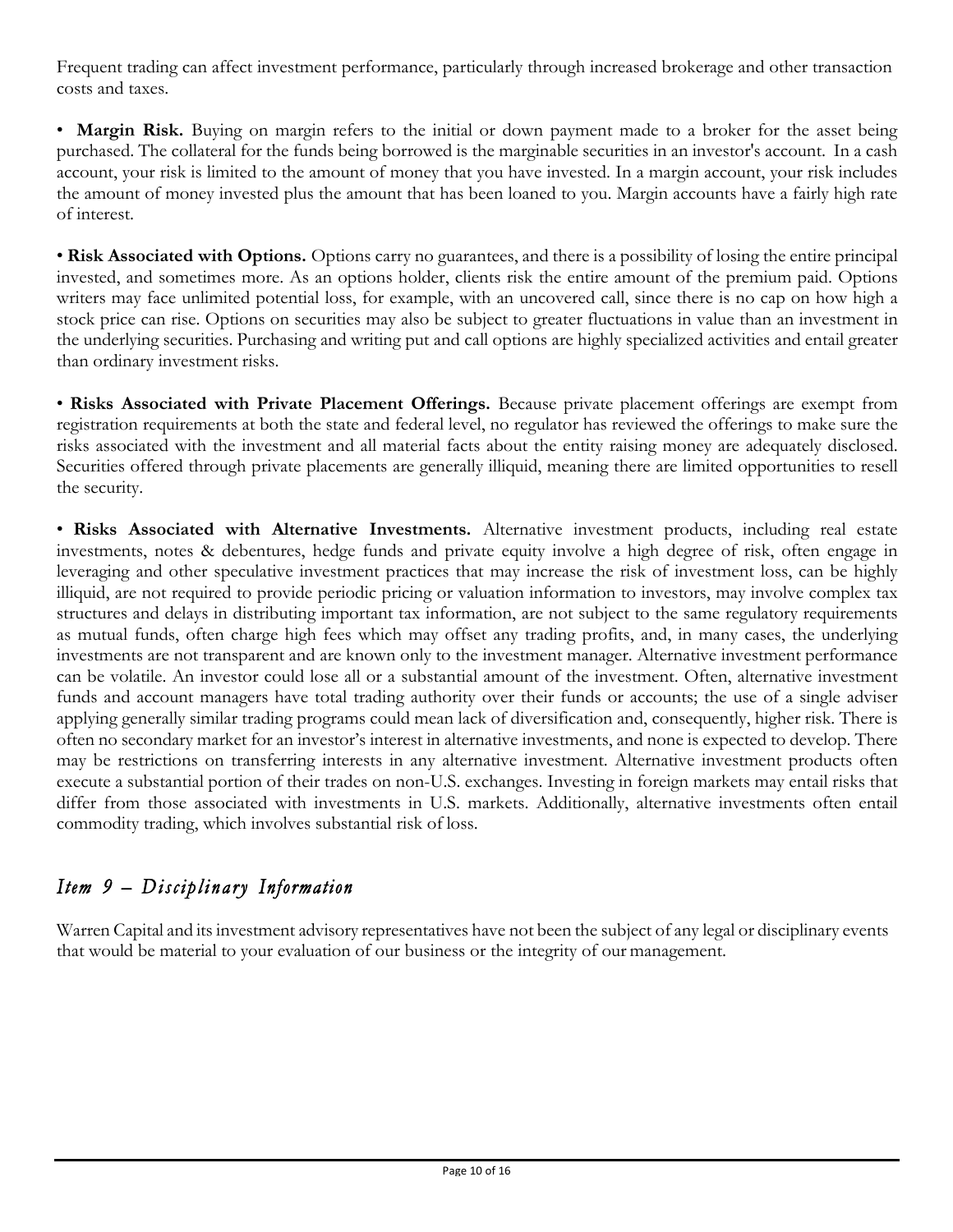# *Item 10 – Other Financial Industry Activities and Affiliations*

Mr. Warren serves as a board member for the following companies.

*Mortgage Harmony LLC*, Board Member *AmplfiedAg,* Board Member *Stash Storage,* Board Member

Mr. Warren serves as Managing Member for the following limited liability companies. WCG serves as the investment adviser to the companies listed below. The companies primarily invest in private equity, not listed securities.

*WCG Private Holdings Series I, LLC WCG Private Holdings Series II, LLC Praecisa Tenuras, LLC Viridi, LLC Dulcis, LLC Aceteria, LLC Imperium Aequitas LLC Beta Aequitas LLC Lumen Aqua LLC Live Oak Management LLC Live Oak Endeavor LLC*

Mr. Warren serves as President and Founder of the Warren Capital Foundation, a 501c3 non-profit organization. The foundation has four primary objectives: eradicating cancer, enhancing opportunities for underprivileged youth, sheltering the homeless and preserving open space for public use. Each year the foundation investigates potential beneficiaries dedicated to these objectives to ensure that donations will be efficiently directed to these causes. Furthermore, Warren Capital manages all donations to the foundation free of charge in an effort to generate returns that can perpetuate donations indefinitely.

## *Item 11 – Code of Ethics, Participation or Interest in Client Transactions and Personal Trading*

## Code of Ethics

Warren Capital has adopted a Code of Ethics (the "Code") to address the securities-related conduct of our advisory representatives and employees. A copy of the Code is available upon request. The Code includes our policies and procedures developed to protect your interests in relation to the following:

- the duty at all times to place your interests ahead of ours;
- that all personal securities transactions of our advisory representatives and employees be conducted in a manner consistent with the Code and avoid any actual or potential conflict of interest, or any abuse of an advisory representative's or employee's position of trust and responsibility;
- that advisory representatives may not take inappropriate advantage of their positions;
- that information concerning the identity of your security holdings and financial circumstances are confidential; and
- that independence in the investment decision-making process is paramount.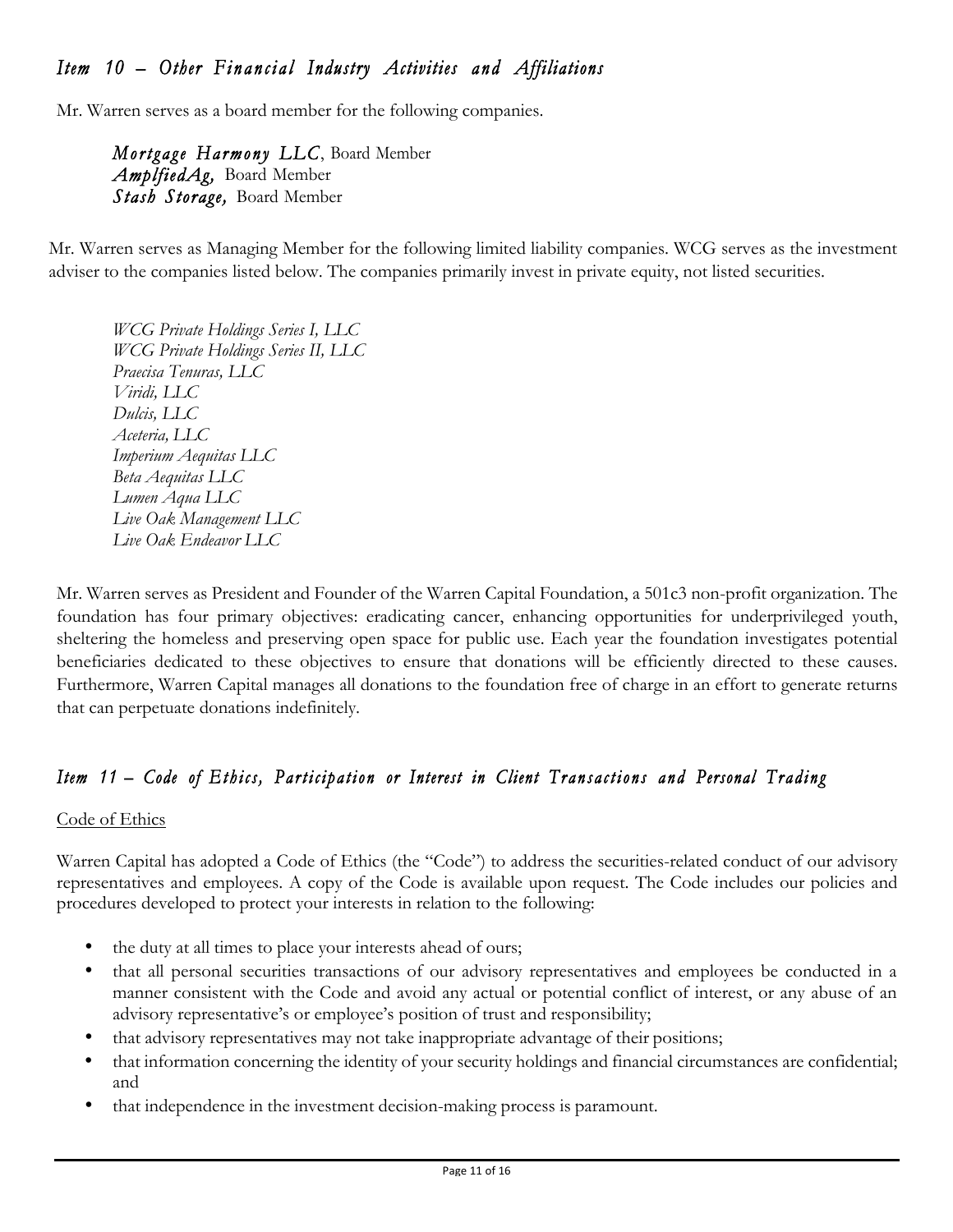## Interest in Client Transactions

Warren Capital does not buy or sell securities on its own behalf those securities which we recommend to clients. Our advisory representatives, employees and families are permitted to buy or sell the same securities for their personal and family accounts that are bought or sold for your account(s). The personal securities transactions by advisory representatives and employees may raise potential conflicts of interest when they trade in a security that is owned by you or considered for purchase or sale for you. The Personal Trading policy below has been implemented to monitor employee trading.

## Personal Trading

We have adopted policies and procedures that are intended address these conflicts of interest. These policies and procedures require our advisory representatives and employees to act in your best interest, prohibit favoring one client over another, and provide for the review of transactions to discover and correct any same-day trades that result in an advisory representative or employee receiving a better price than a client. Advisory representatives and employees must follow our procedures when purchasing or selling the same securities purchased or sold for you.

## *Item 12 – Brokerage Practices*

Warren Capital will typically recommend that the Custodian for your account be Charles Schwab Advisor Services ("Schwab"), a division of Charles Schwab and Co., Inc. We may also recommend TD Ameritrade, Inc. ("TD Ameritrade") through its TD Ameritrade Institutional division as a Custodian to our clients.

The Custodian will assist us in servicing your accounts. We are independently owned and operated and not affiliated with the Custodian we recommend. Our use of a particular custodian is, however, a beneficial business arrangement for us and for the custodian.

Our recommendation of a specific custodian is based in part on our existing relationships; the custodian's financial strength; reputation; breadth of investment products; and, the cost and quality of custody and brokerage services provided to you and our other clients. The determining factor in the selection of a particular custodian to execute transactions for your accounts is not the lowest possible transaction cost, but whether they can provide what is in our view the best qualitative execution for investment transactions for your account. In addition, our recommendation of specific custodians is based in part on the economic benefit to us (as described below) and not solely on the nature, cost or quality of custody and brokerage services provided to you and our other clients. This may create a conflict of interest for us. We nonetheless strive to act in your best interests at all times.

In addition to brokerage and custody services, the Custodians may provide access to investments generally available to institutional investors as well as research, software, and educational opportunities. The Custodians may also make available or arrange for discounts on compliance, marketing, research, technology, and practice management products or services provided to us by third party vendors. Thus, we receive economic benefits as a result of our relationship with the Custodians, because we do not have to produce or purchase the products and services listed above.

These services are not contingent upon us committing any specific amount of business to the Custodians in trading commissions. Warren Capital does not enter into any "soft dollar" arrangements with custodians through which we could receive research or other services based on commissions generated in your account or the number transactions effected in your account.

The custodians may not charge separately for holding our client accounts, but may be compensated by you through other transaction-related fees associated with the securities transactions they execute for your account. Commissions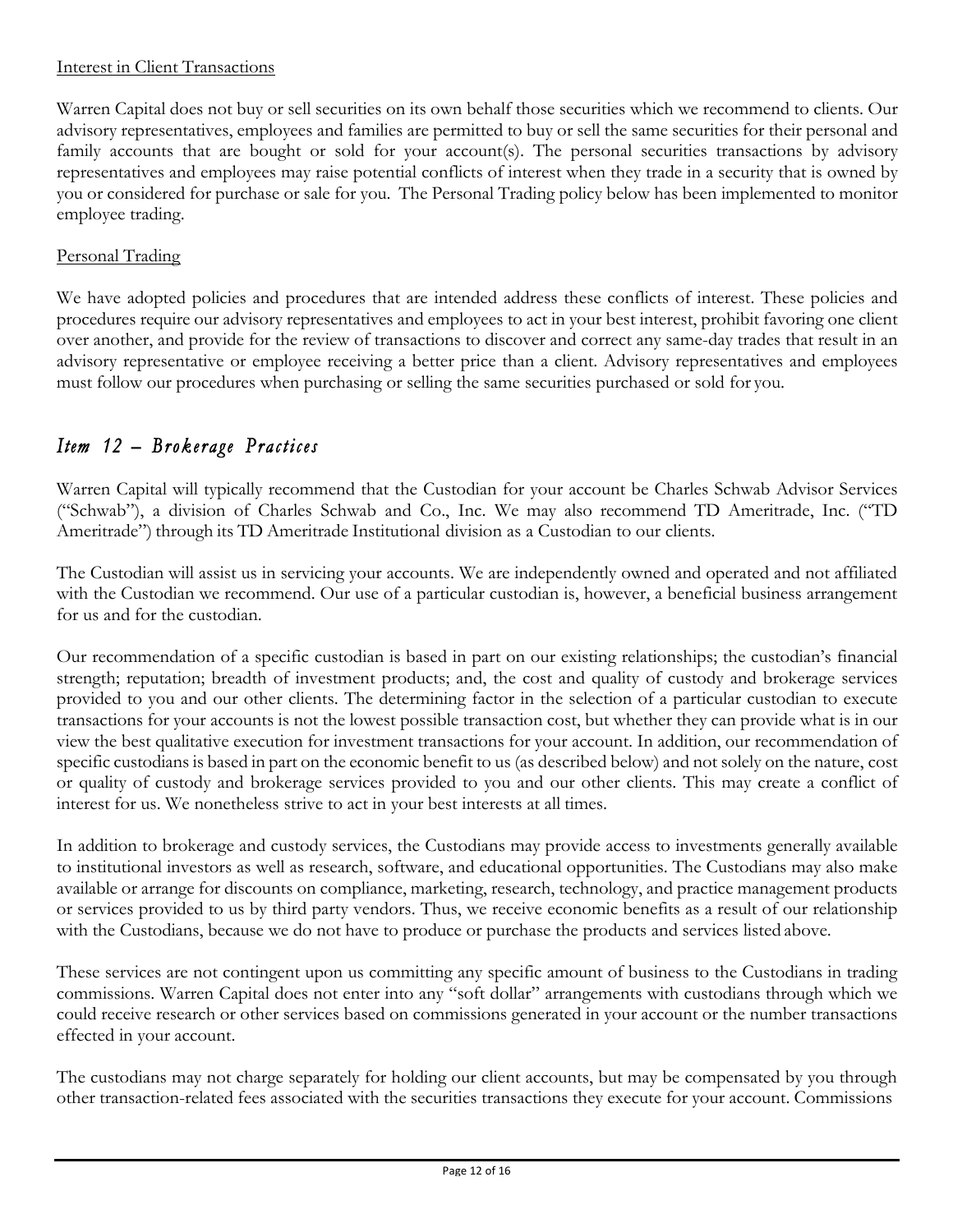and other fees for transactions executed through the custodians we recommend may be higher than commissions and other fees available if you use another custodian firm to execute transactions and maintain custody of your account. We believe, however, that the overall level of services and support provided to our clients by our recommended custodians outweighs the benefit of possibly lower transactions cost which may be available under other brokerage arrangements.

Many of the services described above may be used to benefit all or a substantial number of our accounts, including accounts not maintained through our recommended custodians. We do not attempt to allocate these benefits to specific clients.

## Directed Brokerage

You may direct us in writing to use a particular custodian to execute some or all of the transactions for your account. If you do so, you may be responsible for negotiating the terms and arrangements for the account with that custodian.

We may not be able to negotiate commissions, obtain volume discounts, or best execution with custodians with which we do not have a pre-existing relationship. A difference in transaction fees and expenses may also exist between those charged to clients who direct us to use a particular custodian and other clients who do not.

## Aggregation

Aggregated or "bunched trading" allows for the purchase or sale of a security for the accounts of multiple clients in a single transaction. If a bunched trade is executed, each participating client receives a price that represents the average of the prices at which all of the transactions in a given bunch were executed. If the order is not completely filled, the securities purchased or sold are distributed among participating clients on a pro rata basis or in some other equitable manner. We may aggregate trades only when we reasonably believe that the combination of the transactions provides better prices for clients than had individual transactions been placed for clients.

Transactions for non-discretionary client accounts are generally not bunched with transactions for discretionary client accounts. Transactions for the accounts of our advisory representatives and employees may be included in bunched trades. They will receive the same average price and pay the same commissions and other transaction costs, as clients. Transactions for the accounts of our Advisory Representatives or employees will not be favored over transactions for client accounts.

We are not obligated to include any client transaction in a bunched trade. Bunched trades will not be effected for any client's account if doing so is prohibited or otherwise inconsistent with that client's investment advisory agreement. No client will be favored over any other client.

# *Item 13 – Review of Accounts*

All accounts are reviewed no less than quarterly by a registered advisor assigned to the account. The quarterly reviews focus on consistency of portfolio investments with investment objectives and risk tolerances.

In addition, we take into consideration changes in fund management, the investment market and the economy. After consideration of the above factors, allocation and investment determinations are made if review indicates that rebalancing is necessary. Reviews also consider investment restrictions requested by individual clients.

You will receive statements from your custodian at least quarterly. These statements identify your current investment holdings, the cost of each of those investments, and their current market values. You will also receive other reports prepared by us which detail your asset allocation and investment positions.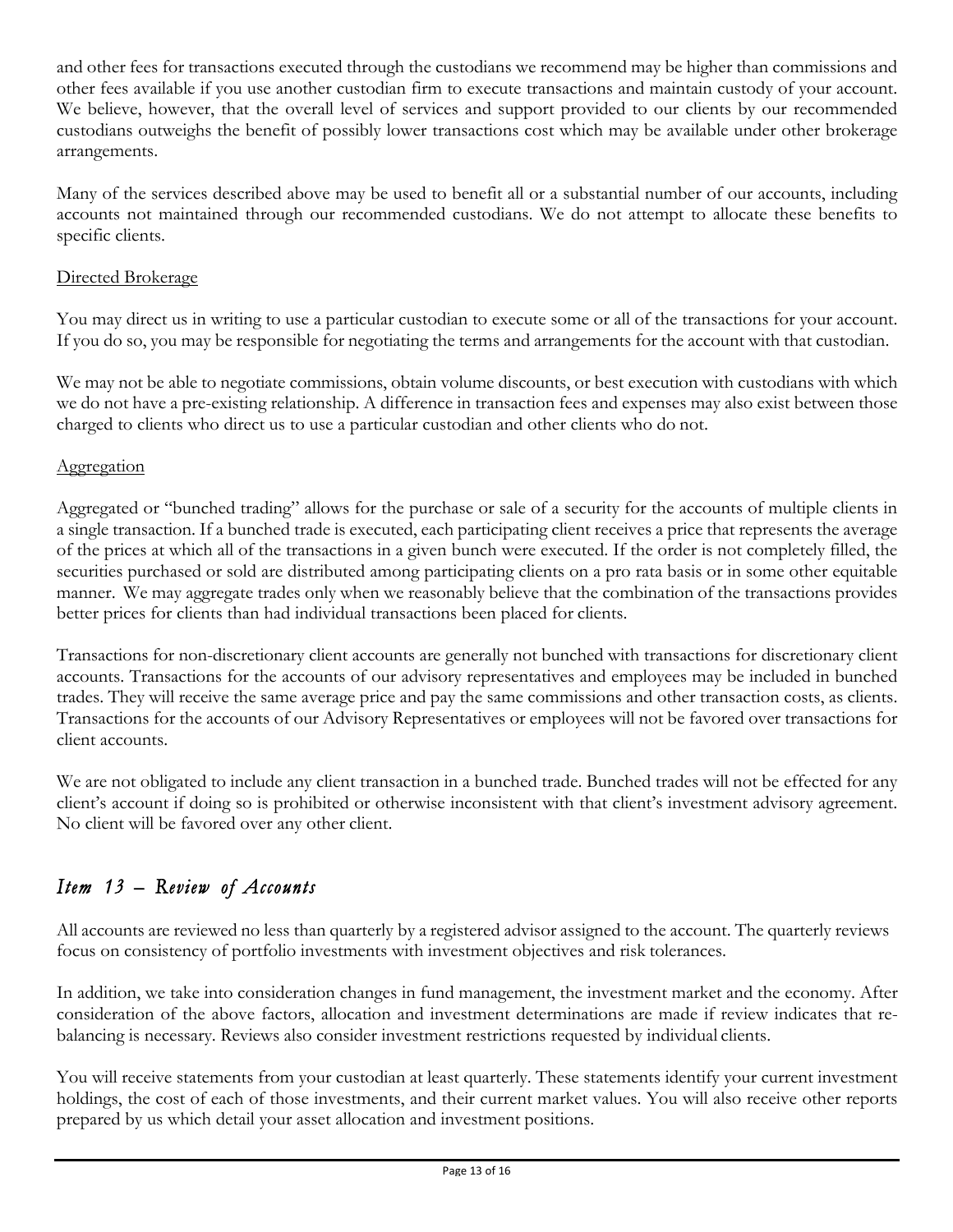# *Item 14 – Client Referrals and Other Compensation*

Warren Capital does not compensate anyone or any entity for client referrals. We do not receive compensation for client referrals.

# *Item 15 - Custody*

Warren Capital is deemed to have custody when you authorize us to deduct our advisory fees directly from your custodial accounts. The written authorization you give us to deduct our advisory fee from your account is detailed in your advisory agreement with us. At least quarterly, you will receive statements from your qualified account custodian. The statements will show the advisory fees paid to us. Your custodian does not verify the accuracy of fee calculations so please review the fees carefully.

Clients should review and confirm that the transactions in their accounts are consistent with the investment goals and the objectives. We also encourage clients to contact their advisory representative or Warren Capital's Chief Compliance Officer should they have any questions or concerns regarding their account. Discretionary accounts are held at TD Ameritrade, Inc. ("TD Ameritrade") and Charles Schwab Advisor Services ("Schwab"), a division of Charles Schwab and Co., Inc.

# *Item 16 – Investment Discretion*

As previously noted, we offer our advisory services on a discretionary basis (meaning that we do not need advance approval from you to determine the type and amount of securities to be bought and sold for your account) and on a non-discretionary basis (meaning that we need advance approval from you to determine the type and amount of securities to be bought and sold for your accounts. We only exercise discretion in accounts where we have been authorized by you. This authorization is reflected in the investment advisory agreement you enter into with us.

There are generally no limitations on the discretion provided to select the investments for a client account. However, the authority does not extend beyond limited trading authorization. This means that we do not need advance approval from you to determine the type and amount of securities to be bought and sold for your accounts. We do not, however, have the ability to choose the broker-dealer through which transactions will be executed. Additionally, we do not have the ability to withdraw funds from your account (other than to withdraw our advisory fees which, may only be done with your prior written authorization.) This discretion is used in a manner consistent with the stated investment objectives for your account, if you have given us written authorization to do so.

# *Item 17 – Voting Client Securities*

Clients will receive proxies, corporate actions and other solicitations directly from the custodian or transfer agent. We do not take any action or give any advice with respect to voting of proxies solicited by or with respect to the issuers of securities in which your accounts may be invested. In addition, we do not take any action or give any advice with respect to any securities held in any accounts that are named in or subject to class action lawsuits. We will, however, forward to you any information received by us regarding proxies and class action legal matters involving any securities held in your accounts.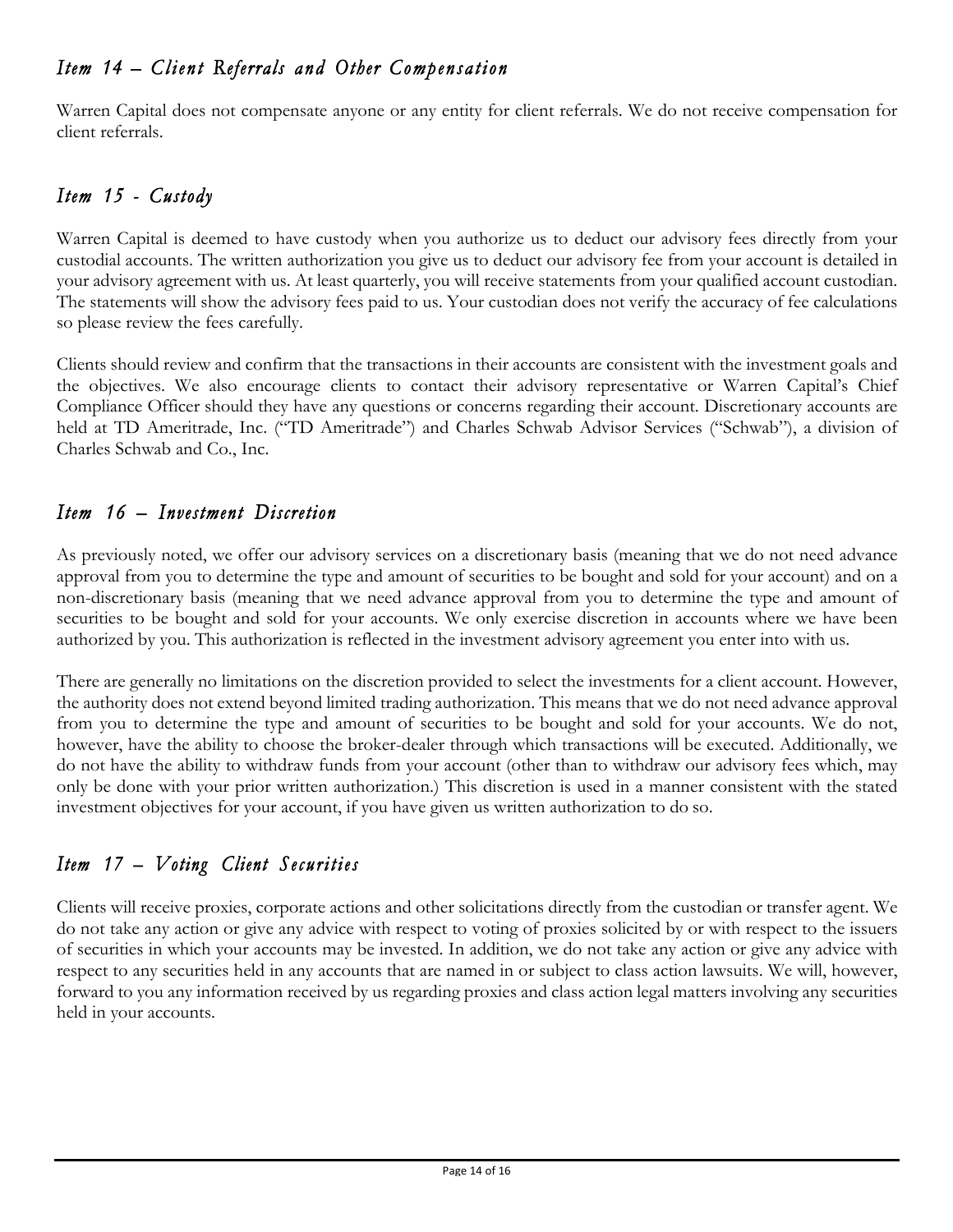## *Item 18 – Financial Information*

We have no financial commitment that impairs our ability to meet contractual and fiduciary commitments to you and we have not been the subject of a bankruptcy proceeding.

## *Item 19 – Requirements for State-Registered Advisers*

- A. Joseph Warren is the CEO and principal owner of Warren Capital. For additional information, including his education and additional business activities, please see the Form ADV Part 2b Supplement for the firm.
- B. Warren Capital does not conduct any business other than its advisory business. Other business activities of Mr. Warren are described in the "Other Financial Industry Activities and Affiliations" and in the Form ADV Part 2b Supplement to this brochure.
- C. Warren Capital is compensated with performance-based fees. Please see Item 5 above for a further description of how performance fees are applied.
- D. Warren Capital nor any officer or employee has been involved in an arbitration; or, found to be liable in any civil, self-regulatory organization or administrative proceeding.
- E. Mr. Warren serves as a board member for the following companies.

*Mortgage Harmony LLC*, Board Member *AmplfiedAg,* Board Member *Stash Storage,* Board Member

Mr. Warren serves as Managing Member for the following limited liability companies. WCG serves as the investment adviser to the companies listed below. The companies primarily invest in private equity, not listed securities.

*WCG Private Holdings Series I, LLC WCG Private Holdings Series II, LLC Praecisa Tenuras, LLC Viridi, LLC Dulcis, LLC Aceteria, LLC Imperium Aequitas LLC Beta Aequitas LLC Lumen Aqua LLC Live Oak Management LLC Live Oak Endeavor LLC*

Mr. Warren serves as President and Founder of the Warren Capital Foundation, a 501c3 non-profit organization. The foundation has four primary objectives: eradicating cancer, enhancing opportunities for underprivileged youth, sheltering the homeless and preserving open space for public use. Each year the foundation investigates potential beneficiaries dedicated to these objectives to ensure that donations will be efficiently directed to these causes. Furthermore, Warren Capital manages all donations to the foundation free of charge in an effort to generate returns that can perpetuate donations indefinitely.